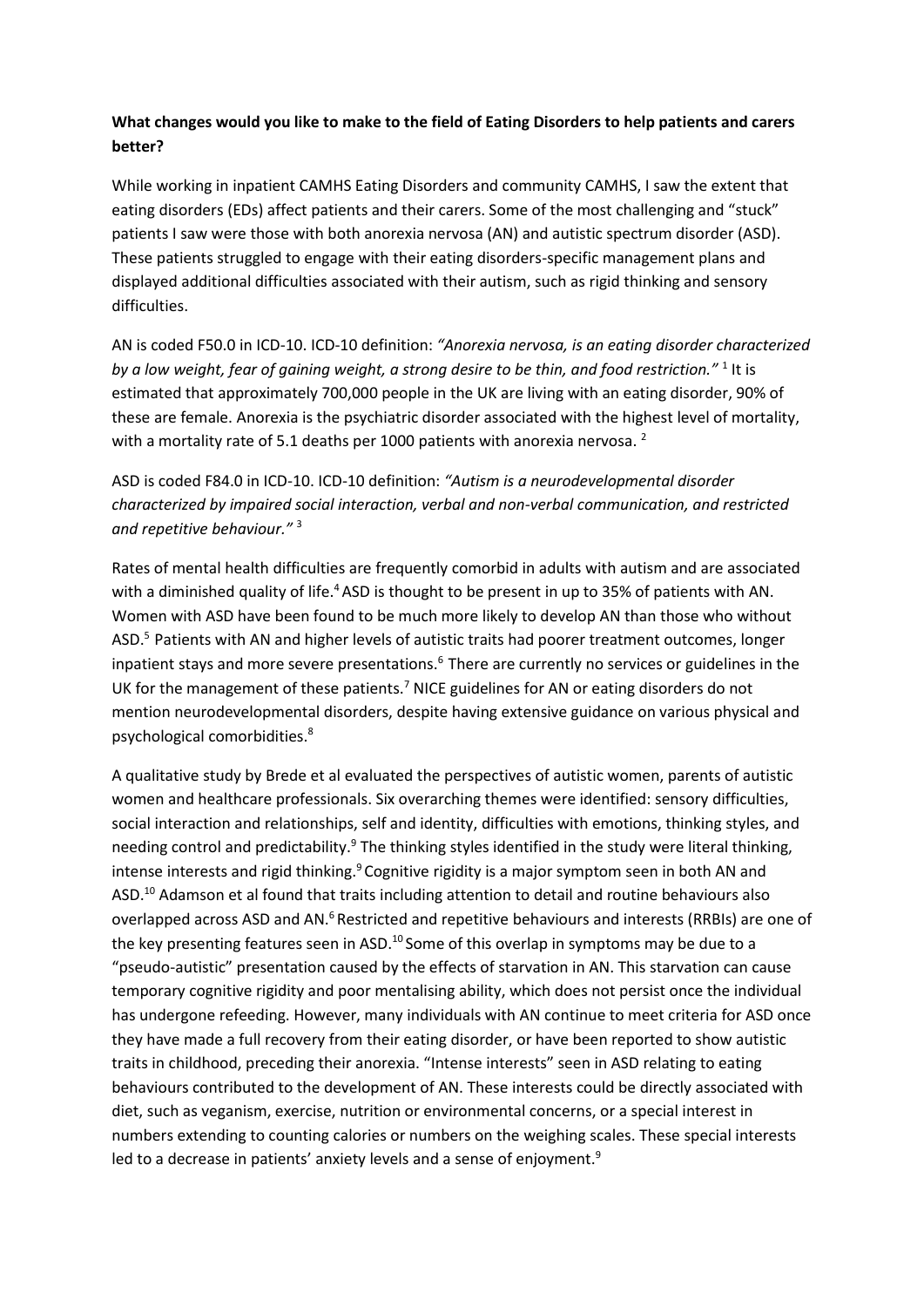Nine women with ASD and AN interviewed in a qualitative study by Kinnaird et al reported feeling that their AN and ASD were heavily connected. RRBIs associated with their autism meant that they had developed strict behaviours and routines around foodbody image issues were less common in the women with autism and they reported their main issues to be a need for control, sensory difficulties, social confusion, organisational problems surrounding cooking and food shopping, exercise as a method of stimulation, and the ED acting as a special interest.  $^{11}$ 

The male to female ratio of autism diagnoses is 3:1 according to a review and meta-analysis conducted in 2017.<sup>12</sup> This contrasts to the 1:9 male to female ratio seen in eating disorders.<sup>2</sup> Differences have been found between how autism presents in females vs males. The review explored perceived barriers to ASD diagnoses in females. Five core themes were identified: compensatory behaviours, parental concerns (parents in general being less concerned about their daughters with ASD), others' perceptions, lack of information/resources and clinician bias. The main issue highlighted was that ASD continues to be seen as a predominantly male disorder.<sup>12</sup> One of the compensatory behaviours highlighted was "masking". "Masking" is more common in females with ASD compared to males. This is the term used to describe the individual's hiding of their symptoms and compensatory behaviours used to diminish social challenges.<sup>12</sup>

A key feature seen in autism is difficulty with social interactions. All women in the Brene et al study with AN and ASD had experienced this, often leading to loneliness, bullying and abuse, which all affected their eating. These difficulties became more apparent as they reached adolescence, coinciding with the onset of their eating disorder. Restricting their eating was both a way of regaining control and numbing emotions, as well as avoiding social interactions.<sup>9</sup> Alexithymia (difficulty identifying and describing emotions<sup>13</sup>) has been associated with both AN and ASD.<sup>14</sup> Of the carers interviewed by Adamson et al, 40% thought that the eating disorder provided a means of coping with the girls' difficulties associated with ASD and 80% of carers in the study described "masking" becoming more difficult as their daughters grew older. As their daughters became less able to cope with ever more complex social circumstances their AN started to emerge and seemed to be related to their reduced coping ability.<sup>6</sup>

A study exploring the relationship between symptoms of ASD and AN in adults with AN concluded that isolation, difficulties in relationships with others, and anxiety around social situations maintain AN and ASD psychopathology. Focussing treatment on these particular difficulties may lead to improvements in AN patients with ASD traits. The symptoms that crossed over between the 2 disorders the most were poor self-confidence, concern around social eating and anxieties around other people seeing the patient's body.<sup>14</sup>

In the Adamson et al study, 40% of carers paid for a private autism assessment. They also observed that those that did receive an autism diagnosis felt that it was a barrier to accessing eating disorder services; they felt that eating disorder services would challenge or refuse to recognise the autism diagnosis. 90% of the carers wanted increased awareness and education about autism in females.<sup>6</sup> Kinnaird et al found that clinicians reported a lack of confidence in treating individuals with AN and comorbid ASD.<sup>15</sup> The AQ-10 (Autism Spectrum Quotient) used to assess autistic traits (mainly used in primary care) has not been found to be reliable in patients with eating disorders.<sup>16</sup>

All carers interviewed by Adamson et al believed that services could be improved to address patients' difficulties associated with their autism.<sup>6</sup> Clinical audit data from King's College London has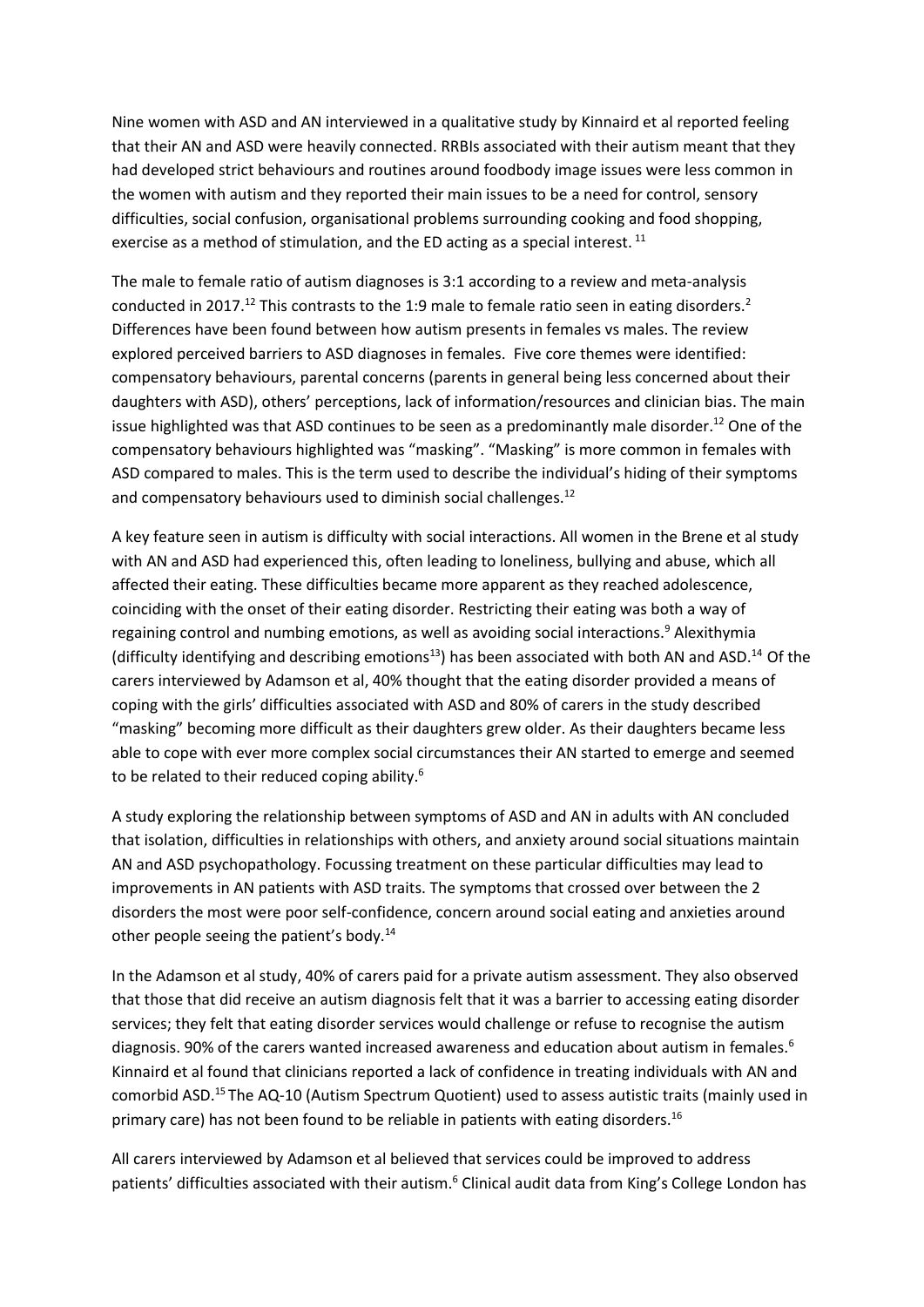found that patients, carers and staff share this view and feel frustrated that current approaches do not work for patients with both ASD and AN.<sup>17</sup>

The Adamson et al study showed that patients with ASD and AN did not respond to group psychological interventions but did show significant improvement with the same interventions on an individual basis. Clinicians with a good awareness of autism were able to build rapport and a therapeutic relationship more easily with their patients. ASD traits such as liking to follow rules were found to act as a protective factor since patients are more likely to adhere to treatment.<sup>6</sup>

The PEACE pathway (Pathway for Eating disorders and Autism developed from Clinical Experience) has been developed by a team from Kings College London using the Institute for Healthcare's Model of Improvement quality improvement methodology.<sup>18</sup> A regular training programme has been developed for the multidisciplinary team (MDT) at South London and Maudsley NHS foundation specialist eating disorder service. Experts in the field of ASD deliver training on autism friendly adaptations that can be made to assist in the care of patients on the eating disorder wards with comorbid ASD. Further to clinician training, regular support and meetings for all staff is being trialled as part of the pathway.<sup>19</sup>

As part of the PEACE pathway an updated algorithm is being used on top of the ADOS-2 (Autism Diagnostic Observation Schedule, Second Edition) to help increase the sensitivity for identifying ASD in females with AN. Using autism assessment tools enabled the teams looking after the patient to identify areas in which they could provide extra support; e.g., For CREST (Cognitive Remediation and Social Skills Training) for those who struggle with their emotional recognition and expression. Additionally the sensory sensitivity scale can be used, as the ADOS-2 was created before sensory difficulties were identified as autistic traits.<sup>19</sup>

Often treatment environments, especially in-patient settings, were deemed to be not autism friendly. Improvements suggested varied from relatively simple measures such as noise reduction in clinical settings by having soft-close doors, to educational measures to increase awareness amongst clinicians in the service. Other potential adaptations suggested for treatment of AN in those with comorbid ASD were more intensive care, longer treatment durations, considering sensory needs when refeeding and establishing clear pathways for autism diagnosis particularly in women.<sup>6</sup> Some changes implemented by the PEACE pathway included painting walls of the ward neutral colours, providing "sensory boxes" containing weighted blankets, essential oils and ear defenders. Occupational therapists have developed a sensory group and a one-off sensory workshop is being provided by psychologists involved in the PEACE pathway. An autism-friendly welcome pack has been implemented including what a typical bedroom and weekly schedule looks like.<sup>19</sup>

90% of carers interviewed in the Adamson et al study felt that sensory difficulties made it more difficult for patients to follow their meal plans. They described these sensory difficulties around food as being longstanding from an early age and pre-dating anorexia symptoms.<sup>6</sup> Almost all the women interviewed in the Brene et al study reported experiencing food-related sensory sensitivities surrounding texture, temperature, taste, smell and mixing of foods meaning that they became limited on the range of foods they would eat.<sup>9</sup> A specialist PEACE menu has been developed with the input of dieticians and patients, aiming to address complex sensory and nutritional needs. The meals were typically soft and bland and the menu aimed to be as simple and predictable as possible. To reduce patients' anxiety, pictures of the meals were provided with the menus.<sup>19</sup>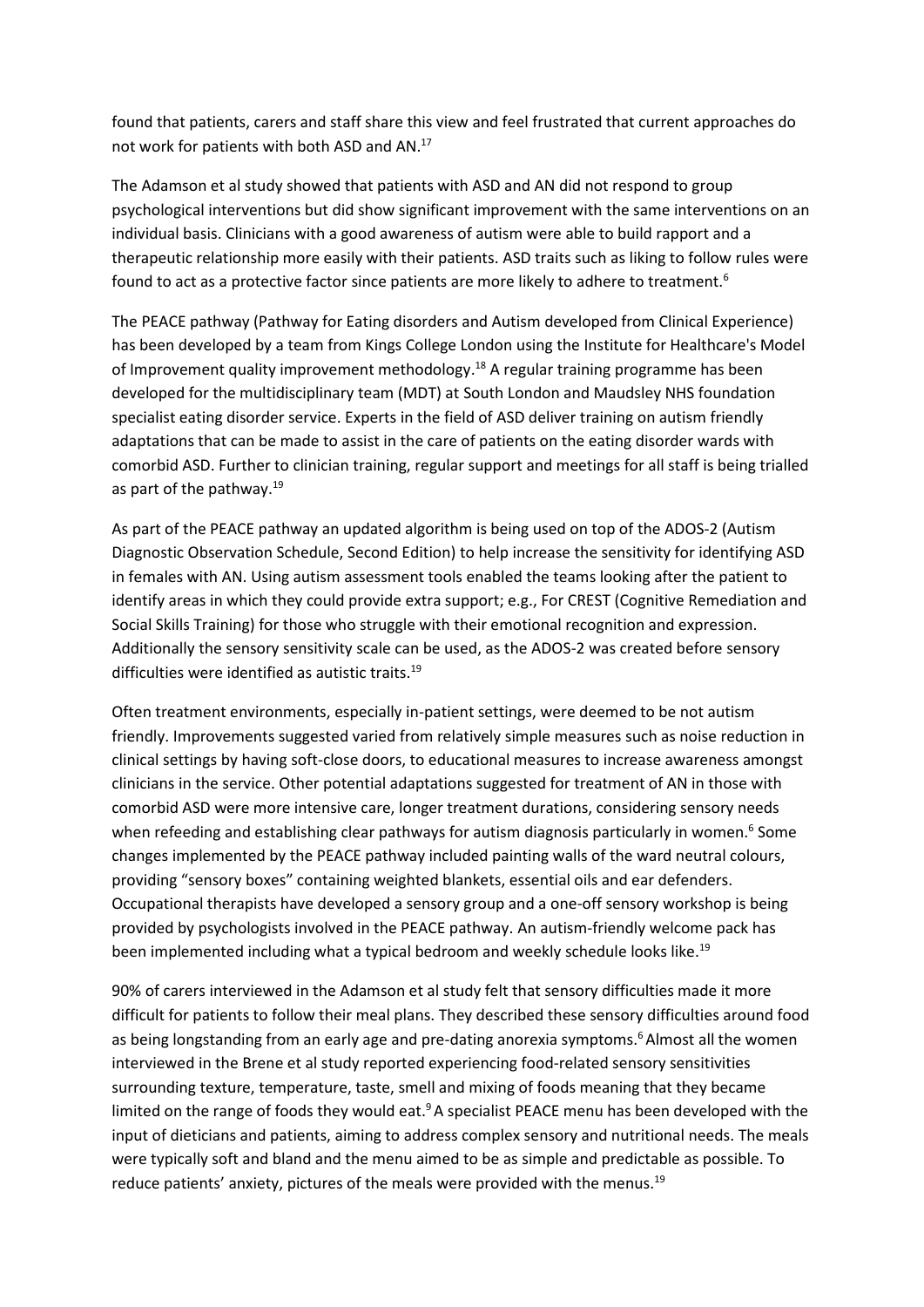More support for carers has been identified as an area requiring further research and development. A monthly workshop for carers has been implemented as part of the PEACE pathway. During the pandemic this continued virtually.<sup>19</sup>

The PEACE pathway has recently been commended at the HSJ (Health Service Journal) value awards 2021 in the Acute Service Redesign Initiative category. PEACE provide resources on their website for patients, carers and clinicians. The PEACE pathway aims to assist clinicians with knowledge and confidence in supporting those with AN and ASD.<sup>7</sup>

A large cohort of patients with AN are likely to have comorbid ASD. It is clear that, whilst patients with AN and ASD are challenging to manage, with specialist tailored management taking into account the difficulties associated with their ASD these patients can be managed more effectively. The PEACE pathway is a promising example of how a service can change its practices to better accommodate eating disorders patients with ASD. Through educating clinicians, promoting teamworking and specialist advice from other services and making environmental changes, the service has been able to improve outcomes for those with AN and ASD, as well as their carers. Their website provides lots of resources for patients, carers and clinicians and every eating disorders service should be made aware of it.<sup>7</sup> The changes I would like to make to the field would be to implement the PEACE pathway into all eating disorders services and incorporate it into national guidance for the management of eating disorders. I would like both acute physicians and mental health professionals to be more aware of how to manage these often complex patients with ASD and AN.

## References:

- 1. ICD-10-CM Code F50.00 Anorexia nervosa, unspecified [Internet]. Icd.codes. 2021 [cited 1 October 2021]. Available from:<https://icd.codes/icd10cm/F5000>
- 2. Prevalence | Background information | Eating disorders | CKS | NICE [Internet]. Cks.nice.org.uk. 2021 [cited 8 October 2021]. Available from: <https://cks.nice.org.uk/topics/eating-disorders/background-information/prevalence/>
- 3. ICD-10-CM Code F84.0 Autistic disorder [Internet]. Icd.codes. 2021 [cited 1 October 2021]. Available from[: https://icd.codes/icd10cm/F840](https://icd.codes/icd10cm/F840)
- 4. Mason D, McConachie H, Garland D, Petrou A, Rodgers J, Parr J. Predictors of quality of life for autistic adults. Autism Research. 2018;11(8):1138-1147.
- 5. Supporting people with autism experiencing eating disorders Maudsley Charity [Internet]. Maudsley Charity. 2021 [cited 11 October 2021]. Available from: https://maudsleycharity.org/case-studies/supporting-people-with-autism-experiencingeating-disorders/
- 6. Adamson J, Kinnaird E, Glennon D, Oakley M, Tchanturia K. Carers' views on autism and eating disorders comorbidity: qualitative study. BJPsych Open. 2020;6(3).
- 7. PEACE Pathway Home [Internet]. Peacepathway.org. 2021 [cited 1 October 2021]. Available from[: https://www.peacepathway.org/](https://www.peacepathway.org/)